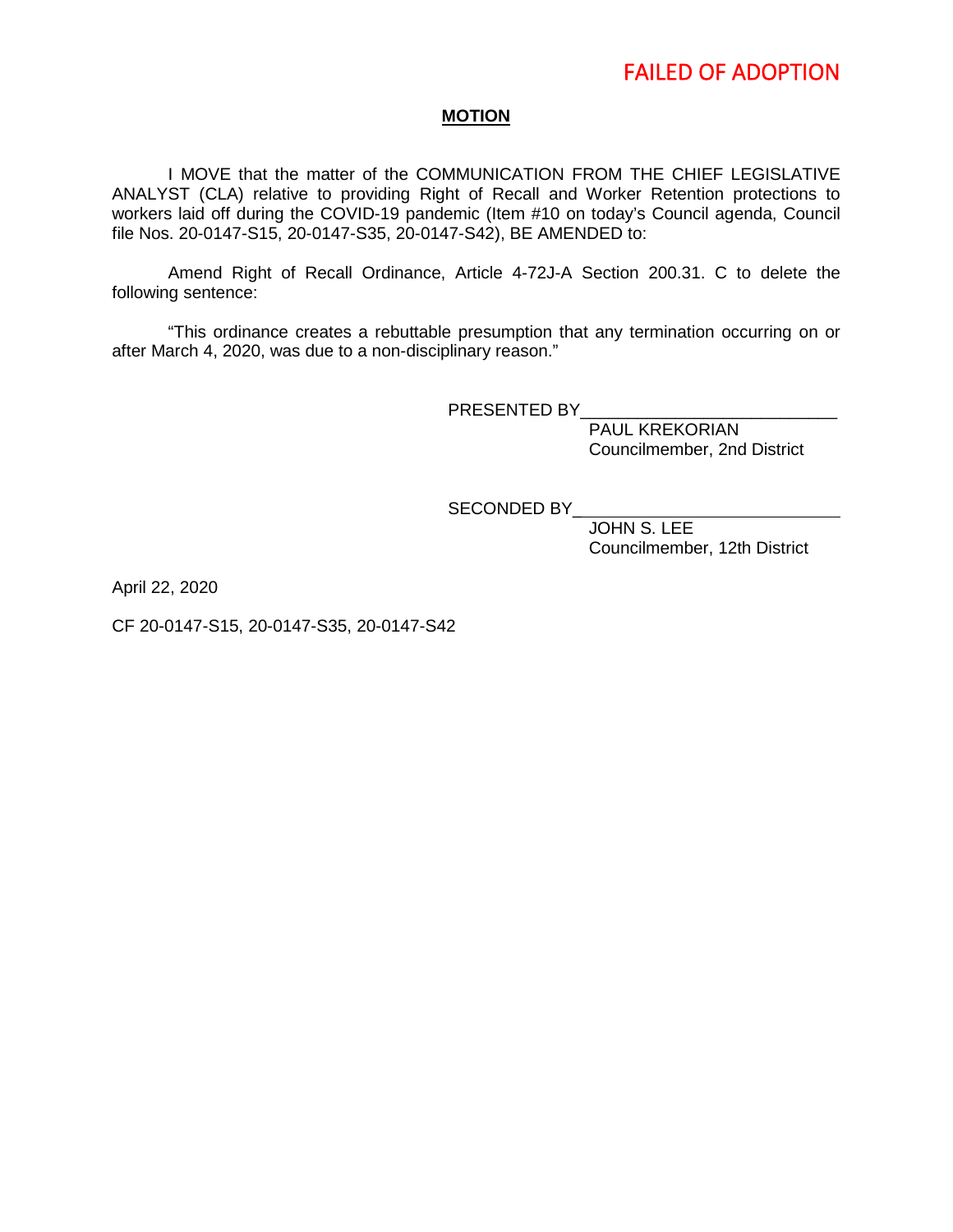## FAILED OF ADOPTION

### **MOTION**

I MOVE that the matter of the COMMUNICATION FROM THE CHIEF LEGISLATIVE ANALYST (CLA) relative to providing Right of Recall and Worker Retention protections to workers laid off during the COVID-19 pandemic (Item #10 on today's Council agenda, Council file Nos. 20-0147-S15, 20-0147-S35, 20-0147-S42), BE AMENDED to:

Change the time limit in which a laid off worker must respond to the notice of recall opportunity from 5 days to 48 hours, and provide later priority to those who respond between 48 hours and 5 days. (Sec.200.32.B)

PRESENTED BY\_

JOHN S. LEE Councilmember, 12th District

SECONDED BY

 JOE BUSCAINO Councilmember, 15th District

April 22, 2020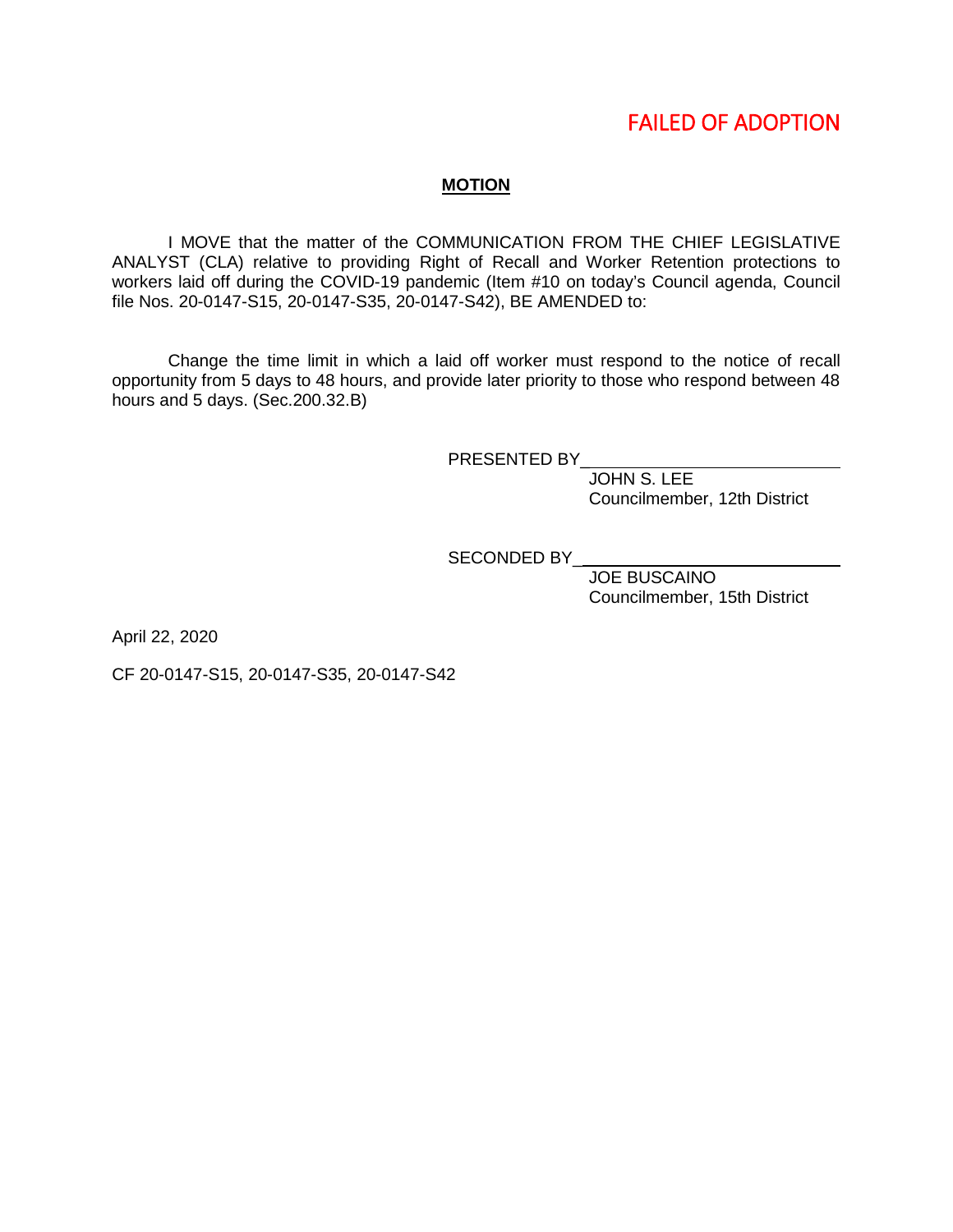## **MOTION**

I MOVE that the matter of the COMMUNICATION FROM THE CHIEF LEGISLATIVE ANALYST (CLA) relative to providing Right of Recall and Worker Retention protections to workers laid off during the COVID-19 pandemic (Item #10 on today's Council agenda, Council file Nos. 20-0147-S15, 20-0147-S35, 20-0147-S42), BE AMENDED to:

Eliminate language that identifies a qualified worker as one that can perform the job with additional training (Sec. 200.32.A)

PRESENTED BY\_

 JOHN S. LEE Councilmember, 12th District

SECONDED BY

 JOE BUSCAINO Councilmember, 15th District

April 22, 2020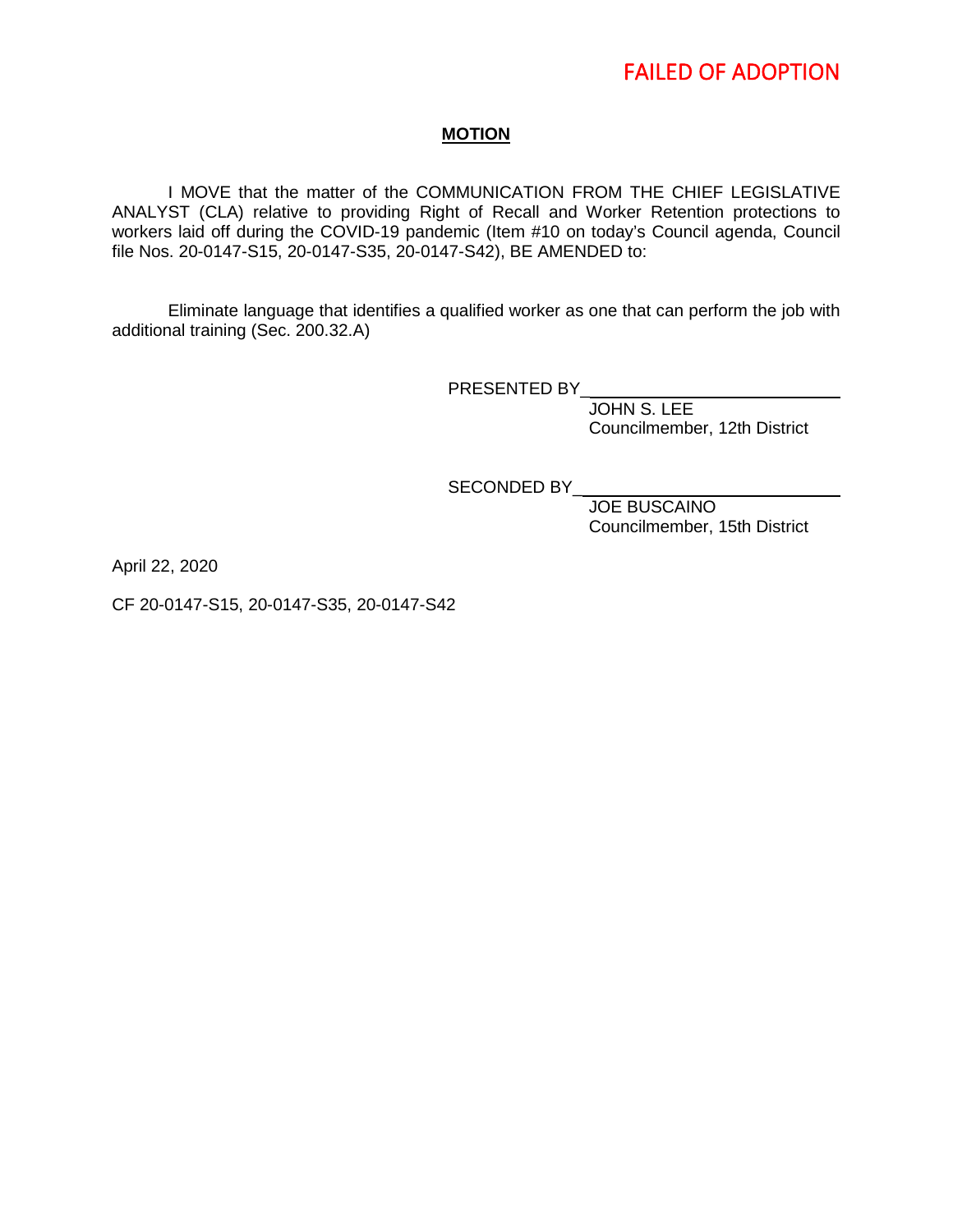# FAILED OF ADOPTION

## **MOTION**

I MOVE that the matter of the COMMUNICATION FROM THE CHIEF LEGISLATIVE ANALYST (CLA) relative to providing Right of Recall and Worker Retention protections to workers laid off during the COVID-19 pandemic (Item #10 on today's Council agenda, Council file Nos. 20-0147-S15, 20-0147-S35, 20-0147-S42), BE AMENDED to:

Eliminate language which would allow punitive damages to be awarded to a laid off worker if an employer violates this ordinance (Sec 200.33.A.3.)

PRESENTED BY

 JOHN S. LEE Councilmember, 12th District

SECONDED BY

 JOE BUSCAINO Councilmember, 15th District

April 22, 2020